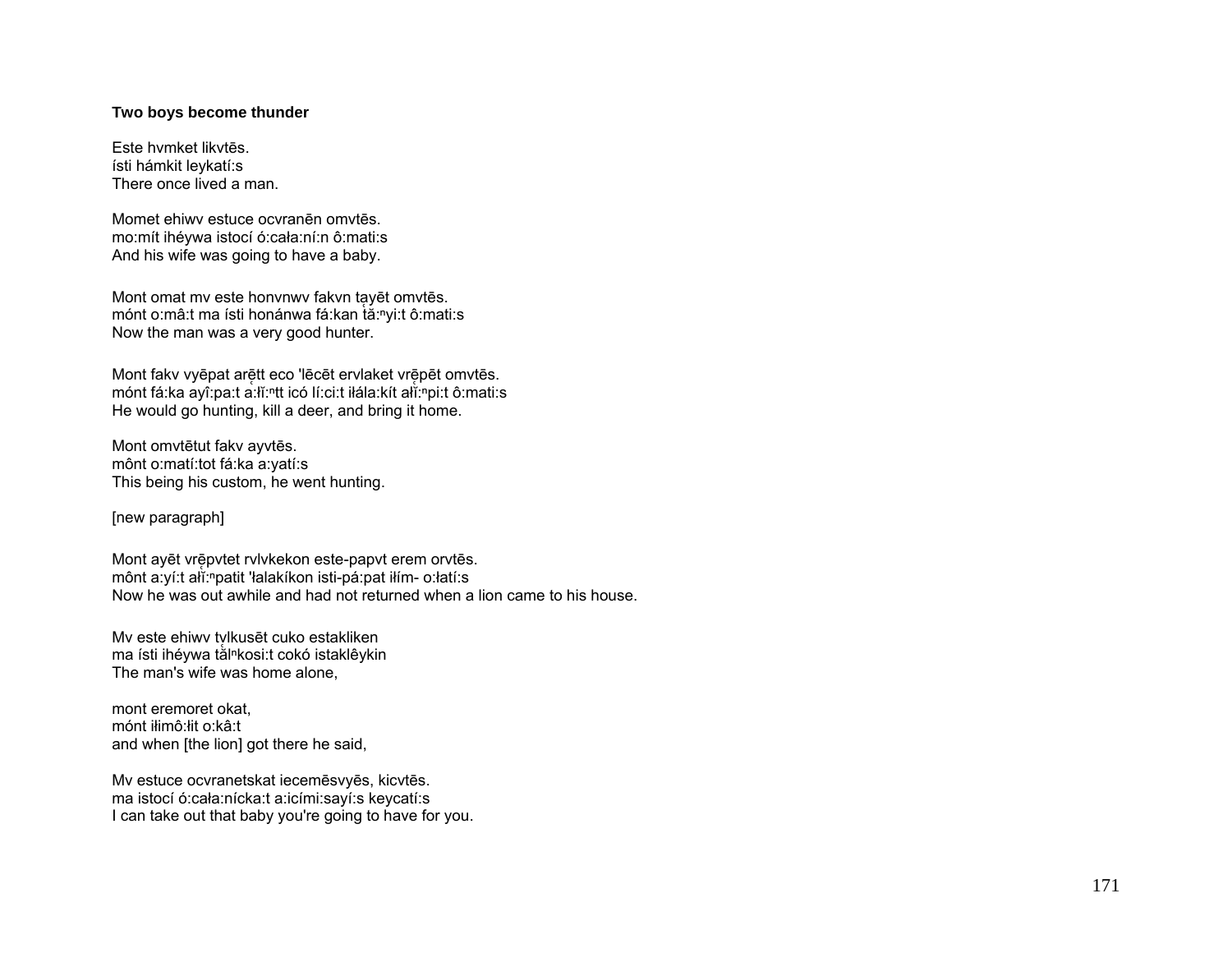Mont omis em vkvsvmekatēs. mónt o: mêys im- akasámiká: ti: s But she didn't give him permission.

Momis my este-papy tat ywicecekot estakliket my hokte estuce iem esepytes. mô: meys ma isti-pá: pa-ta: t aweycí: cikot istaklê y kit ma hoktí: istocí á: im- isi: patí: s But the lion would not give up and finally took the baby out of the woman.

Ecke tat elecehpet, my estuce hesakuset omen... ícki-ta:t ili:cíhpit ma istocí hisa:kosí:t ô:min He killed the mother, though the baby was barely alive...

Pyrken kicēt ocakytēs. páłkin keycí:t ó:ca:katí:s There used to be [split-cane baskets] called pyrke.

Mvn ocvten mv estuce tat mvn vpihket topy elecvn eswykehcet ecke tat 'svyepytes. mán ô:catin ma istocí-ta:t mán apéyhkit topá ilícan iswakíhcit ícki-ta:t sáyi:patí:s He found one, put the baby in it, put it under the bed, and took the mother away.

[new paragraph]

Mon mv este honvnwy vrēpvtet rvlakvtēs. mó:n ma ísti honánwa ali:npatit lála:katí:s The man finally came home.

Moman nake momēt omēpvten rvlaket taklikvtēs. mo:mâ:n nâ:ki mó:mi:t omî:patin 'łalâ:kit taklêykati:s He came home to this situation and sat down.

Momen estuce omet nak make ont omat topy elecy oman okepen rahecan, mo:mín istocí ó:mi:t nâ:k mắ:<sup>n</sup>ki: ônt o:mâ:t topá ilíca ô:ma:n oki:pín łá:hi:câ:n Then he heard sounds like a baby from underneath the bed, and when he went to look,

mvn estuce tat pvrke vpikēt eswakket oken eshēcvtēs. mán istocí-ta:t páłki apéyki:t iswâ:kkit o:kín íshi:catí:s he found the baby lying in the split-cane basket.

Momet eraesepytes. mo:mít iłá:isi:patí:s Then he took the baby out.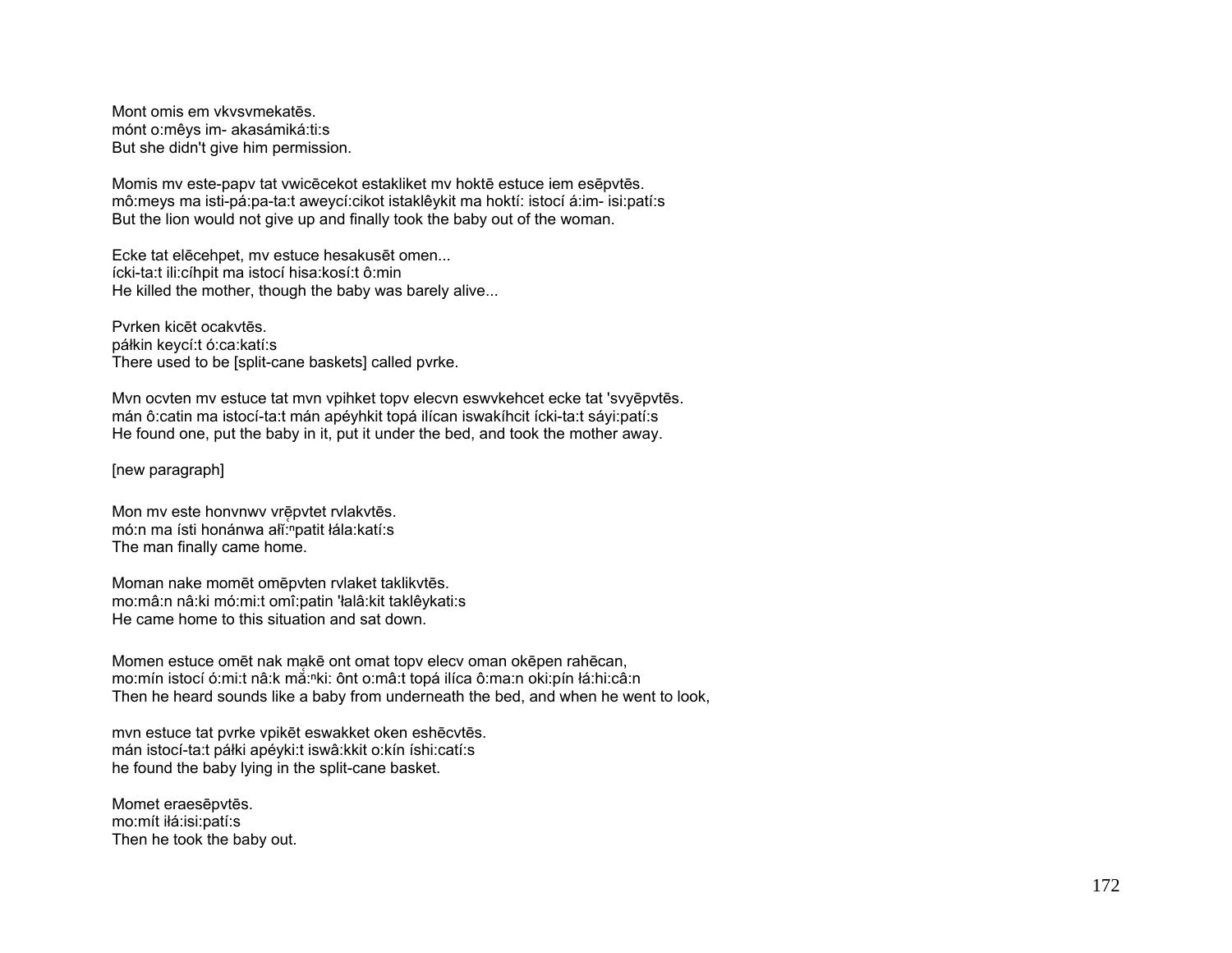Moman cēpynusēt omēpen vcavēcepēt vfystēpet. mô:ma:n ci:panósi:t omî:pin aca:yi:cipí:t afásti:pít The baby was a boy and he took very good care of him,

estaklikēpet omvtētan, my cēpynusat vculicepusē hakēpet eccy-kotakse 'svrēpē hakepusēt ont omen... istakleykî:pit o:matí:ta:n ma ci:panósa:t acoleycipósi: ha:kî:pit icca-kotáksi sáłi:pí: ha:kipósi:t ônt o:mín and as time went by, the little boy grew a little older and learned to use the bow...

Eccv-kotaksuce enhayvntut fakv vyēpat vrēpet rvlakat, icca-kotaksocí inhá: yántot fá: ka ayî: pa: t ali: npit łála: kâ: t The father would make him a little bow and would go hunting, but when he returned,

mv eccv-kotaksuce ocepekot aren rvlaket ēti ton, tan enhayet ont omis, sumecicepē vlken ma icca-kotaksocí o:cipíkot a:lín łála:kít i:têy ton tă:nn ínha:yít ónt o:mêys somiceycipí: ălnkin the boy would not have the little bow, so he'd make another one every time, and [the boy] would lose it

fakv ayat rvlakēt omvtēs. fá:ka â:ya:t łála:kí:t ô:mati:s every time the father returned from hunting.

Mont ont em pohytēs: mônt ónt ím- po:hatí:s So he asked him:

Eccv-kotakse cenhayvyat estomēcēt ometskehaks? kicvtēs. icca-kotáksi cínha: yayâ: tístomi: cí: tô: míckiha: ks keycatí: s What do you do with the little bows I make for you?

Mon my cēpynusat okat, mó:n ma ci:panósa:t o:kâ:t Then the little boy said,

Vsi hvfvpan cēpvnēt arēt omat, Vnet cecuset omis, maket arēt ont omet, mvt vm esēpēt os, kicvtēs. asêy hafápa:n ci:paní:t a:lí:t ô:ma:t anít cicósit ô:meys ma:kít a:lí:t ônt o:mít mát am- ísi:pí:t ô:s keycatí:s Over there in the thicket is a boy who says, I'm your younger brother, and he's the one who takes it from me.

[new paragraph]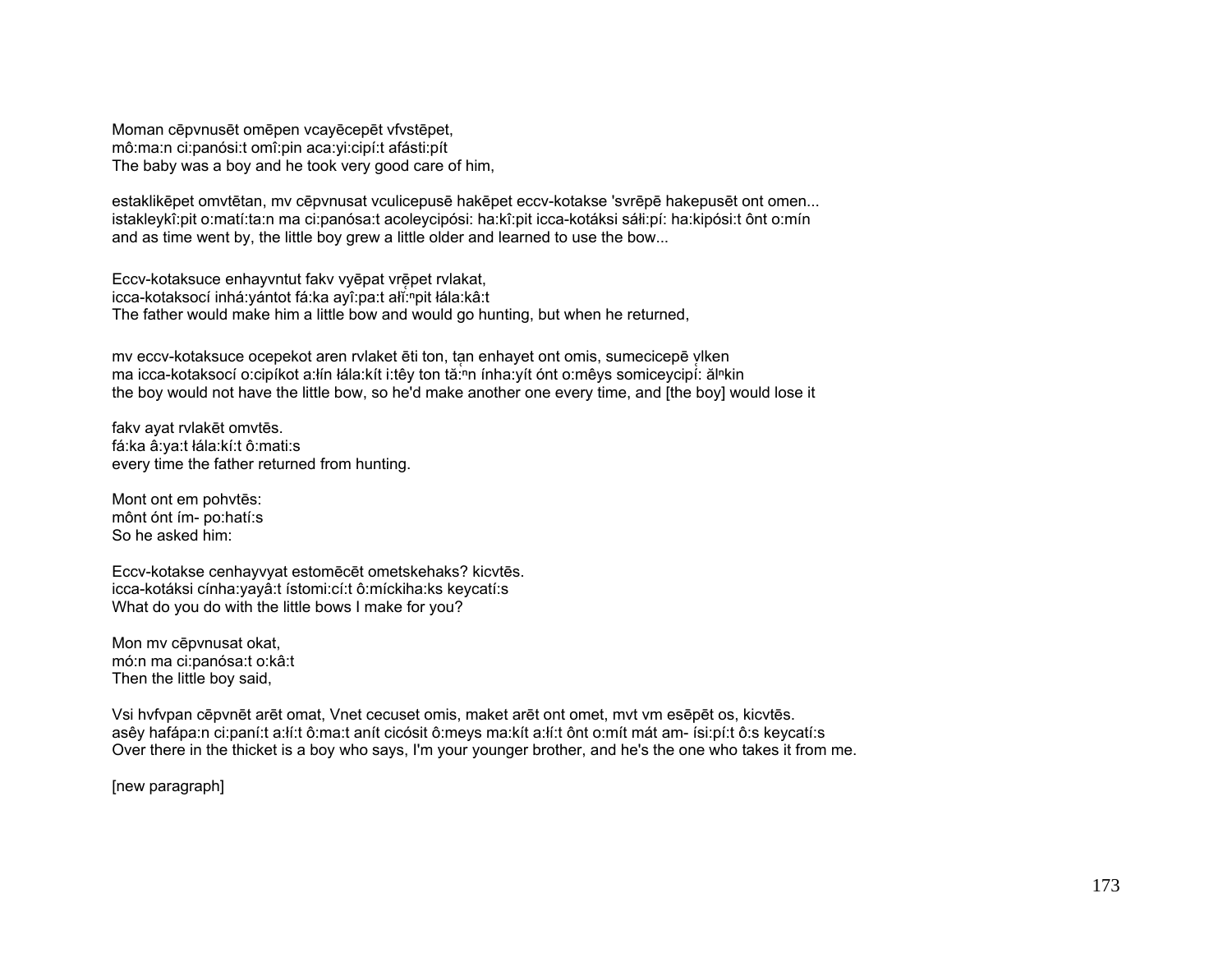Momen vyēpen, mv estuce hvfvpat arē kicvtē vcak-aten vlahokvtēs. mo:mín ayi:pín ma istocí hafápa:t a:łí: keycatí: acakkâ:tin alá:ho:katí:s Then as time passed, the younger child spoken of in the thicket came back with the boy.

Mon mv hokkolan takkayēpet eslikvtēs. mó:n ma hokkô:la:n takka:yî:pit islêykati:s [The man] took him in and cared for them both.

Mont okat, Laksv-Fvske hocefkēt likēt omēs. mónt o:kâ:t laksa-fáski hocífki:t léyki:t ô:mi:s And he told them, There is someone by the name of Sharp Hoof living around here.

Estvn rem orhohyatskēs: mv tan vhohyatskvs, kicet omvtēs. ístan 'łim- ołhóhyá:cki:s ma tă:<sup>n</sup>n ahóhyá:ckas keycít o:matí:s You might go there by mistake: do not go there, he said.

Moman mv hvfvpē-estucet okat, Laksv-Fvske encuko vhoyvkvccvs maket okhoyekisa? kicen... mo:mâ:n ma hafapi:-istocít o:kâ:t laksa-fáski incokó ahóyakáccas ma:kít okhoyíkeysá: keycín But the thicket baby said, Weren't we told to go to Sharp Hoof's house?

Kos, mvn vhohyatskvs maket okhohs, kicvtēs. kós mán ahóhyá:ckas ma:kít okhóhs keycatí:s No, we were told not to go there, [the real boy] said.

Mv este-mahhucet kicet, em vyeko tayēt omvtēs. ma isti-mahhocít keycít im- áyíko: tâ:yi:t ô:mati:s The real boy always said that, and would not go there.

Momen vculvkusē hakē ayat, vcak-ayet welvkēpat mv nake Laksv-Fvske hocefkē likat vhoyvtēs. mo:mín acolakósi: ha:kí: a:yâ:t acákka:yít wilakĭ:ʰpa:t ma nâ:ki laksa-fáski hocífki: lêyka:t aho:yatí:s Then as they grew older, always being together, they went to where the thing named Sharp Hoof lived.

Momet rem orhovet omen. Nake herakusēt ocēt os. mo:mít 'łim- ołhô:yit o:mín nâ:ki hiłă:<sup>ⁿ</sup>kosi:t ó:ci:t ô:s When they got to his place, Sharp Hoof said, Here are some very pretty things.

Yecvwepaks, kicet mv Laksv-Fvske tat liket omen, 'yicawípaks keycít ma laksa-fáski-ta:t lêykit o:mín Come and get them, he said as he sat,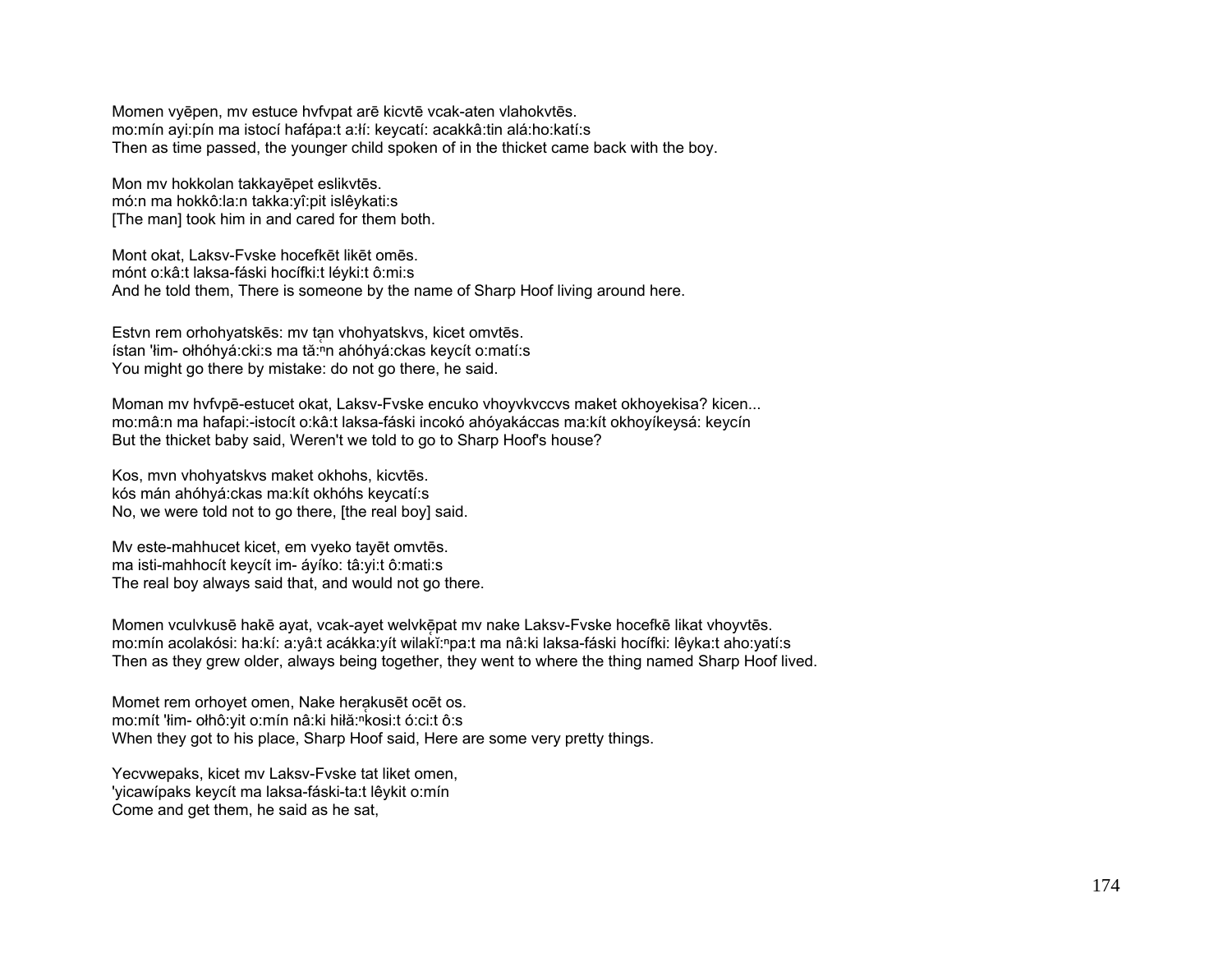momusen eccv-kotaksucen ocet oken mvn em eyacakvt ēs. mô:mosin icca-kotaksocín ô:cit o:kín mán im- iyá:ca:katí:s and they saw he had some little bows that they very much wanted.

Mont oh-vhoyvt ēs. mónt óhhaho:yatí:s So they went toward them.

Mont mv eccv-kotakse cvwehpet erastokorken... mónt ma icca-kotáksi cawíhpit iłá:stoko:łkín And they took the little bows and ran back with them...

Mv Laksv-Fvske tat elaksvn asēchet omat, ma laksa-fáski-ta:t iláksan á:si:chít o:mâ:t That Sharp Hoof shot himself at them with his hooves,

mvttecihcet eto min vcakh ēcet vliken yohtokoriket rahet el ēcakvt ēs. matticéyhcit itó mêyn acakhî:cit alêykin yohtokołêykit ła:hít ilí:ca:katí:s but he missed, got stuck on a tree, and was trying to get out when they ran back and shot him dead.

Mohmet eyupon entahcet resvthoyvt ēs. móhmit iyopó:n intáhcit 'łisátho:yatí:s Then they cut off his nose and brought it back.

Mont mv resvthoyof okakat, mónt ma 'łisathô:yo:f o:ka:kâ:t And as they were bringing it back, they said,

Cerken rvlaken omat, Heyvn hecepakwvn cenhayet om ēs, kiceyvr ēs, kicakvt ēs. cíłkin łála:kín o:mâ:t hiyán hicipákwan cinhâ:yit o:mí:s kéyciyáłi:s kéyca:katí:s When your father comes home we'll say, We've made you a pipe.

[new paragraph]

Mont mv erke rvlvkekon rvlahoket, mónt ma íłki 'łalakíkon 'łala:hô:kit Now the father had not returned when they got there,

momet mv Laksv-Fvske eyupo resvlahoket wvkecaken mv erke ervlakvt ēs. mo:mít ma laksa-fáski iyopó: 'łisala:hô:kit wakicâ:kin ma íłki iłála:katí:s and they brought Sharp Hoof's nose back and laid it down, and then the father came home.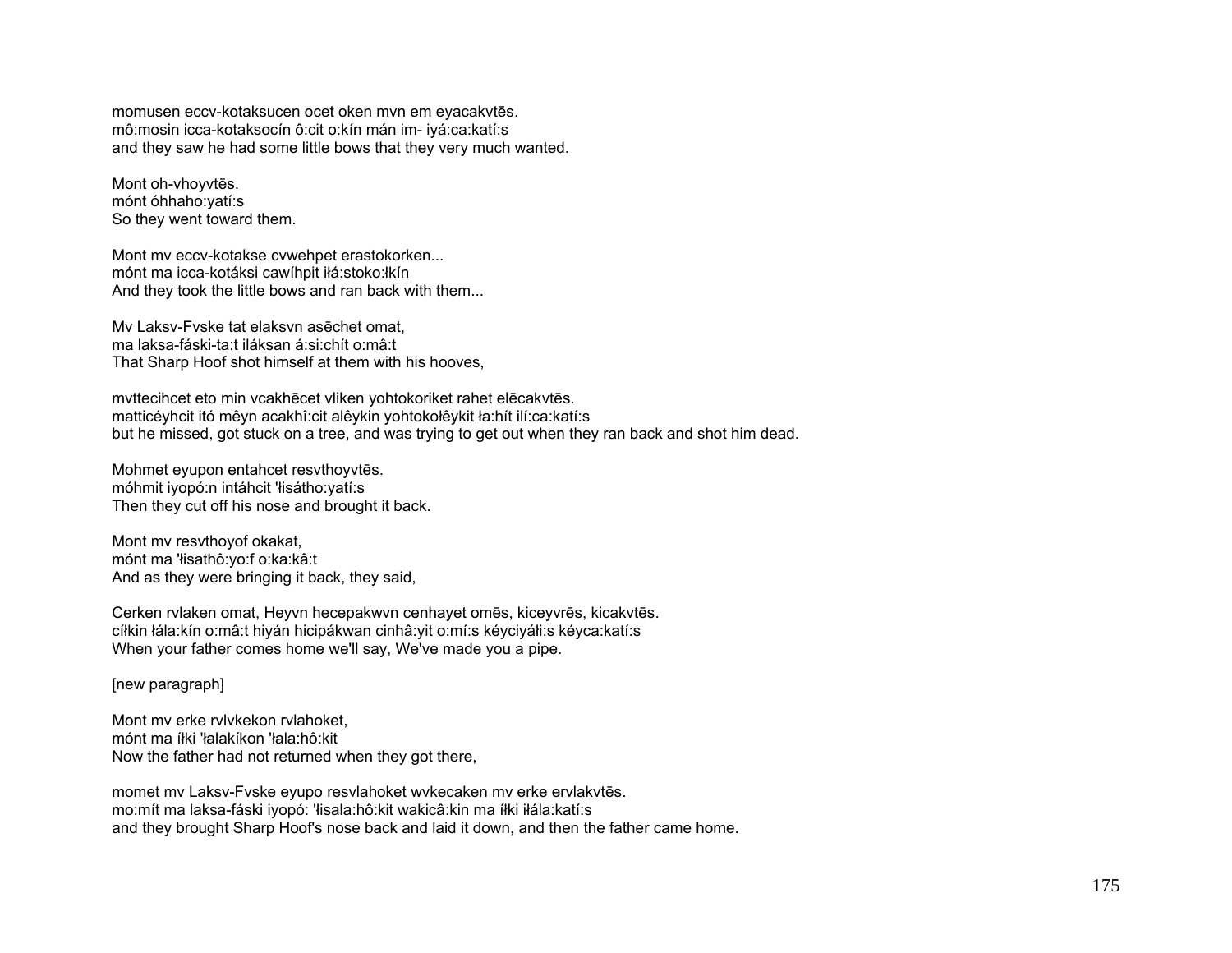Momen mvn okakekv, Papv, hecepakwvn cenhayeyvnks, kicakvt ēs. mo:mín mán oka:kiká pa:pa´ hicipákwan cinhâ:yiyánks kéyca:katí:s Then they said to him, Papa, we've made a pipe for you.

Moman ravm esaks cē. mó:ma:n ła:am- isáks cî: Well, go get it for me.

Esmokkicvranis, kicvt ēs. ismokkéycała:néys keycatí:s I want to smoke with it, he said.

Momen riem esakvtēs. mo:mín ła:im- ísa:katí:s So they went and got it.

Mon esmokkicet omat, Cek-Cek, maken... mó:n ismókkeycít o:mâ:t cík-cík ma:kín And when he was smoking with it, it said, Chek-Chek...

Nake herekon omet okatskes. nâ:ki hiłíkon ô:mit o:ká:ckis You have something here that's not good.

Vsin 'svhohyet ervwikvkes, kihcen 'svhohyet rvwikakvt ēs. asêyn 'sahóhyit iławéykákis kéyhcin 'sahóhyit 'ławéyka:katí:s Take it over there and throw it away, he said, and they took it and threw it away.

Momen hvtvm vsin Tenētkē echustaket ocēt omēs. mo:mín hatâm asêyn tini:tkí: ichostá:kit ó:ci:t ô:mi:s Now over there are Thunder's eggs.

Mvo celahyatskvs. Ten ētk ēt encak ēt om ēs. maó ciláhyá:ckas tini:tkí:t incá:ki:t ô:mi:s Do not touch those, either. Thunder is possessive of them.

Monkv herekot omēs, kicvt ēs. mônka hiłíko:t ô:mi:s keycatí:s Therefore it's not a good thing, [the father] said.